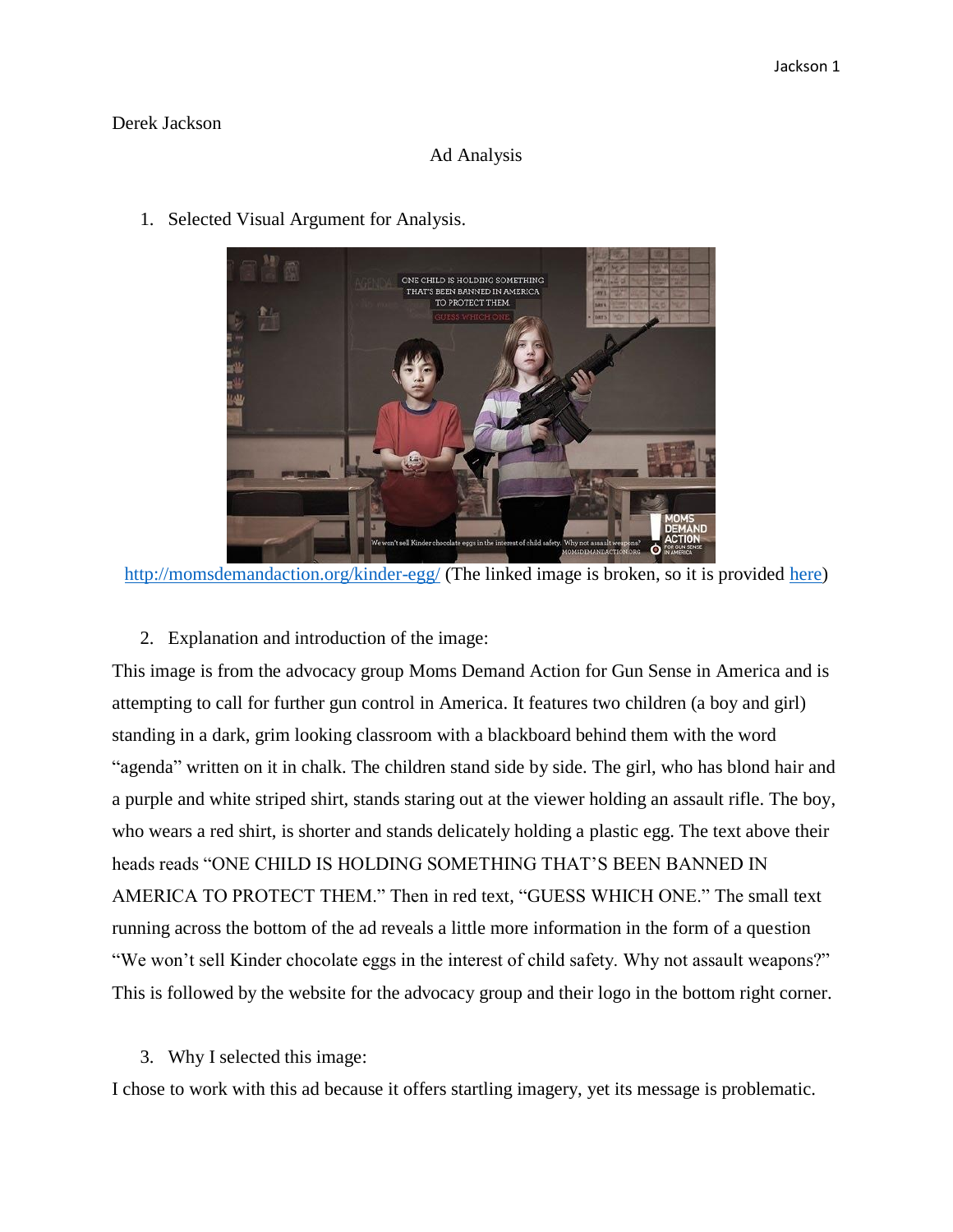Jackson 2

## 4. Analysis:

This Ad from Moms Demand Action for Gun Sense in America is immediately striking for the imagery of the young children in the presence of an assault weapon and especially for the young girl who is wielding it. This ad appeals to parents by using children to illustrate the issue of gun safety. Not only does it put a gun in the hands of a young girl, but it puts her in the same environment as another child who is immediately put at risk as well. Also, using a school room as the setting alludes to the many shootings that have occurred in many American schools, evoking difficult memories for many people. The ad also furthers its impact on parents by using a setting where parents have little control of their children and what happens to them. The ad leaves them with the thought that anyone, even another child, could bring a gun to school and put their child's life in danger. This is all underlined by the word "AGENDA" written in chalk on the blackboard behind the children. The ad is saying – Look. These laws do not make sense. Help us fix that.

Analyzing the imagery further reveals how they accomplish sending this message. The lighting of the ad shines a spotlight on the two children to highlight and contrast the children and what they are holding. The rest of the picture appears dark and grim, setting the tone of the argument. Color further plays an important element here as the girl's purple and white striped shirt gives her a feminine and innocent appearance accentuating her young age while contrasting starkly against the black of the assault weapon. The boy is in a red shirt which echoes the red text above asking the viewer to guess which item has been banned, directing the viewer's attention and making it clear what the correct choice is. Even this red text itself is using color to taunt the viewer into being shocked at the ads revelation about chocolate eggs being banned in America while assault weapons are not by grimly highlighting the main interaction of the ad – "GUESS" WHICH ONE." This statement is the obligatory demand from the Moms *Demand* Action group and is illustrated thus by being printed in all capital letters.

Another element that stands out here is the ads use of the girl to hold the assault weapon and the boy to hold the chocolate egg. In American society, boys would be thought more likely to play